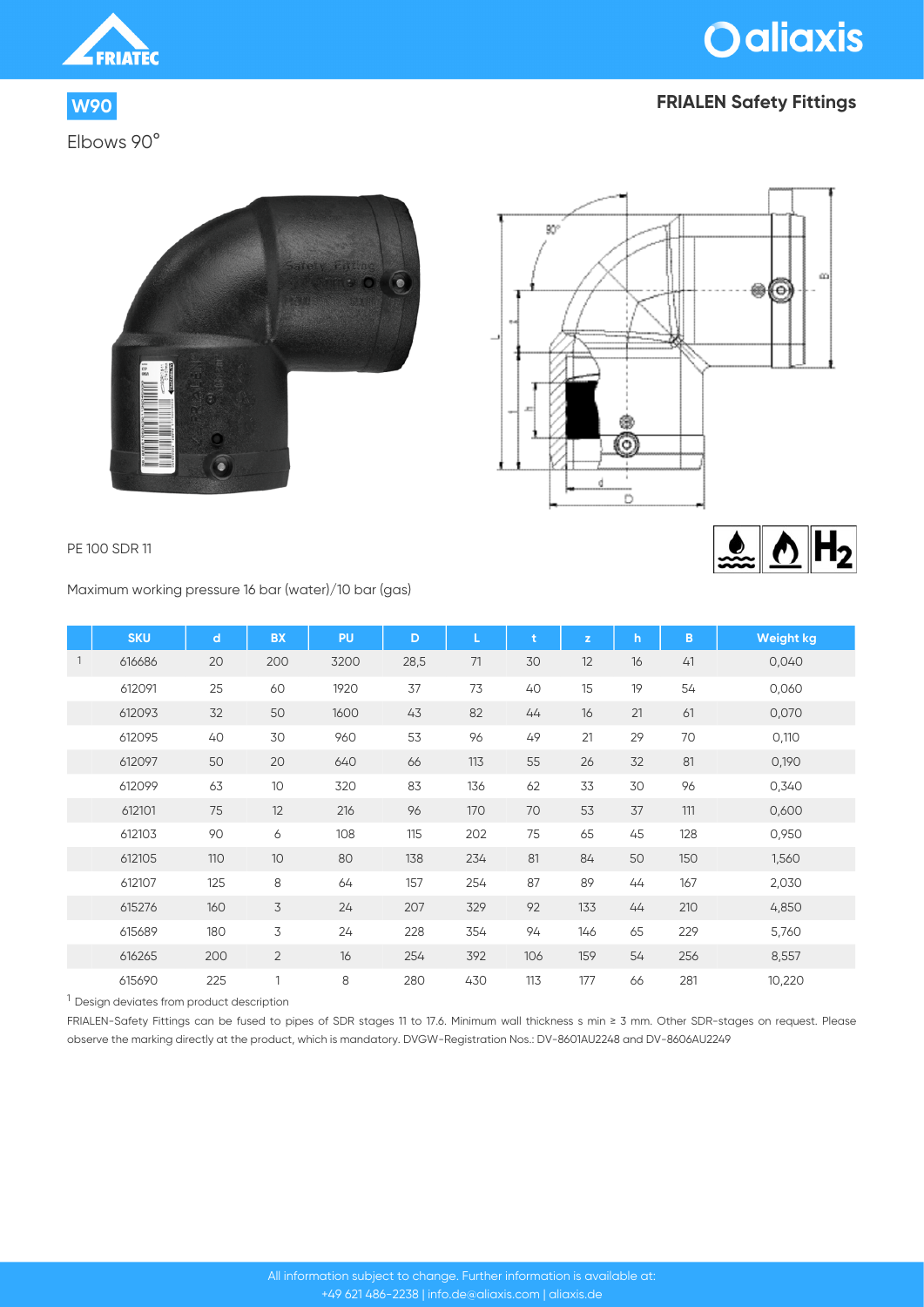



Elbows 90°

# **W90 FRIALEN Safety Fittings**

### **Areas of Application**

The FRIALEN-Elbow W90° is used for all changes of direction in HD-PE pipes.

#### **Assembly Instructions**

The fusion of the pipe ends with the FRIALEN-Elbows W90° takes place by FRIALEN-fusing – leakproof and longitudinally strong.

The pipe ends are prepared according to the general installation instructions (see "Assembly Instructions" for "FRIALEN-Safety Fittings for house connections and distribution pipes up to d 225"). This involves removing the oxide skin and cleaning the pipe ends.